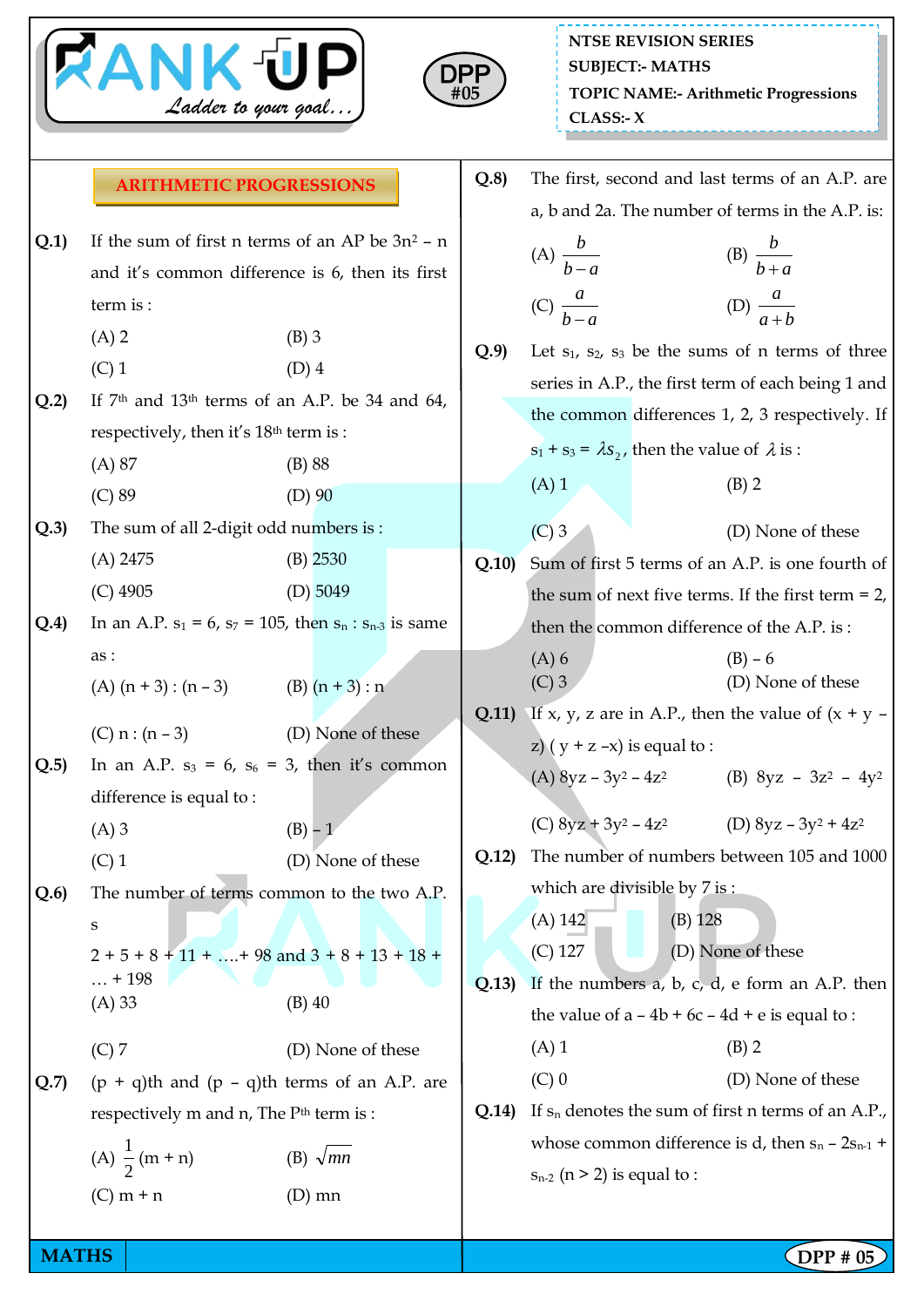| <b>RANK UP</b><br>Ladder to your goal |                                                                                                                               |                   |                   | <b>NTSE REVISION SERIES</b><br><b>SUBJECT:- MATHS</b><br>DPF<br><b>TOPIC NAME:- Arithmetic Progressions</b><br>#05<br>CLASS: X |                                                                                                                    |  |  |
|---------------------------------------|-------------------------------------------------------------------------------------------------------------------------------|-------------------|-------------------|--------------------------------------------------------------------------------------------------------------------------------|--------------------------------------------------------------------------------------------------------------------|--|--|
|                                       | $(A)$ 2d                                                                                                                      | $(B) - d$         |                   | 11th terms is -                                                                                                                |                                                                                                                    |  |  |
|                                       | $(C)$ d                                                                                                                       | (D) None of these |                   | (A) 2:3                                                                                                                        | (B) 4:3                                                                                                            |  |  |
| Q.15                                  | The first term of an A.P. of consecutive                                                                                      |                   |                   | (C) 5:4                                                                                                                        | (D) $5:6$                                                                                                          |  |  |
|                                       | integers is $p^2 + 1$ . The sum of $2p + 1$ terms of                                                                          |                   |                   |                                                                                                                                | If the roots of the equation $x^3$ – $12x^2$ + 39x – 28                                                            |  |  |
|                                       | this series can be expressed as :                                                                                             |                   |                   | $= 0$ are in A.P., then their common difference                                                                                |                                                                                                                    |  |  |
|                                       | (A) $(p + 1)^2$ (B) $(2p + 1) (p + 1)^2$                                                                                      |                   |                   | will be:                                                                                                                       |                                                                                                                    |  |  |
|                                       | (C) $(p + 1)^3$<br>(D) $p3 + (p + 1)^3$                                                                                       |                   |                   | $(A) \pm 1$                                                                                                                    | (B) $\pm$ 2                                                                                                        |  |  |
| Q.16                                  | If the last term of an AP is 119 and the 8th term                                                                             |                   |                   |                                                                                                                                |                                                                                                                    |  |  |
|                                       | from the end is 91 then the common difference                                                                                 |                   |                   | $(C) \pm 3$                                                                                                                    | (D) $\pm 4$                                                                                                        |  |  |
|                                       | of the AP is -                                                                                                                |                   | Q.22              |                                                                                                                                | If $a$ , $b$ , $c$ , $d$ , $e$ , $f$ are in A.P. then e-c is equal to :                                            |  |  |
|                                       | $(A)$ 2<br>$(B)$ 4                                                                                                            |                   |                   | $(A) 2(c - a)$                                                                                                                 | (B) $2(f - d)$                                                                                                     |  |  |
|                                       | $(C)$ 3                                                                                                                       | $(D) - 3$         |                   | (C) $2(d - c)$                                                                                                                 | (D) $d - c$                                                                                                        |  |  |
|                                       | <b>Q.17)</b> If $\frac{1}{a}, \frac{1}{b}, \frac{1}{c}$ are in A.P., then                                                     |                   | Q.23              | If the value of $1 + 2 + 3 +  + n$ is 55, then the                                                                             |                                                                                                                    |  |  |
|                                       |                                                                                                                               |                   |                   | value of $1^3 + 2^3 + 3^3 +  + n^3$ is:                                                                                        |                                                                                                                    |  |  |
|                                       | $\left  \frac{1}{a} + \frac{1}{b} - \frac{1}{c} \right  \left  \frac{1}{b} + \frac{1}{c} - \frac{1}{a} \right $ is equal to : |                   |                   | $(A)$ 165                                                                                                                      | $(B)$ 385                                                                                                          |  |  |
|                                       |                                                                                                                               |                   |                   | $(C)$ 3025                                                                                                                     | $(D)$ 555                                                                                                          |  |  |
|                                       | $b^2-ac$<br>(A) $\frac{4}{ac} - \frac{3}{b^2}$<br>(B) $\overline{a^2b^2c^2}$                                                  |                   |                   | The sum of n terms of the series $(1^2 – 2^2) + (3^2 – 1^2)$                                                                   |                                                                                                                    |  |  |
|                                       |                                                                                                                               |                   |                   | $(4^2) + (5^2 - 6^2) + \ldots$ is :                                                                                            |                                                                                                                    |  |  |
|                                       | (C) $\frac{4}{ac} - \frac{1}{b^2}$                                                                                            | (D) None of these |                   | (A) $\frac{n(n+1)}{2}$                                                                                                         | (B) $\frac{-n(n+1)}{2}$                                                                                            |  |  |
| Q.18)                                 | The sum of first 24 terms of an A.P. $a_1$ , $a_2$ ,                                                                          |                   |                   |                                                                                                                                |                                                                                                                    |  |  |
|                                       | $a_3,$ ; if it is known that $a_1 + a_5 + a_{10} + a_{15} + a_{20}$                                                           |                   | $(C) - n(2n + 1)$ | (D) None of these                                                                                                              |                                                                                                                    |  |  |
|                                       | + $a_{24}$ = 225, is equal to :                                                                                               |                   |                   |                                                                                                                                | <b>Q.25)</b> If $\frac{1}{a}$ , $\frac{a^n + b^n}{a^{n+1} + b^{n+1}}$ , $\frac{1}{b}$ are in A.P., then n is equal |  |  |
|                                       | $(A)$ 90                                                                                                                      | $(B)$ 180         |                   | to:                                                                                                                            |                                                                                                                    |  |  |
|                                       | $(C)$ 900                                                                                                                     | $(D)$ 1800        |                   | $(A)$ 0                                                                                                                        | $(B) - 1$                                                                                                          |  |  |
| Q.19                                  | A student read common difference of an AP is                                                                                  |                   |                   | (C) $\frac{1}{2}$                                                                                                              | (D) None of these                                                                                                  |  |  |
|                                       | - 2 instead of 2 and got the sum of first five                                                                                |                   |                   |                                                                                                                                |                                                                                                                    |  |  |
|                                       | terms as $-5$ . The actual sum of first five terms                                                                            |                   |                   | <b>Q.26</b> ) If $S_n = nP + \frac{1}{2}n(n - 1) Q$ where $S_n$ denotes the                                                    |                                                                                                                    |  |  |
|                                       | is:                                                                                                                           |                   |                   |                                                                                                                                | sum of the first n terms of an A.P., then the                                                                      |  |  |
|                                       | $(A)$ 25                                                                                                                      | $(B) - 25$        |                   |                                                                                                                                | common difference of the A.P. is                                                                                   |  |  |
|                                       | $(D)$ 35<br>$(C) - 35$                                                                                                        |                   |                   | $(A)P+Q$                                                                                                                       | $(B)$ 2P + 3Q                                                                                                      |  |  |
| Q.20                                  | The sum of n terms of two A.P's are in the                                                                                    |                   |                   |                                                                                                                                |                                                                                                                    |  |  |
|                                       | ratio of $(7n + 1)$ : $(4n + 27)$ . The ratio of their                                                                        |                   |                   | $(C)$ 2Q                                                                                                                       | (D) Q                                                                                                              |  |  |
| <b>MATHS</b>                          |                                                                                                                               |                   |                   |                                                                                                                                | DPP # 05                                                                                                           |  |  |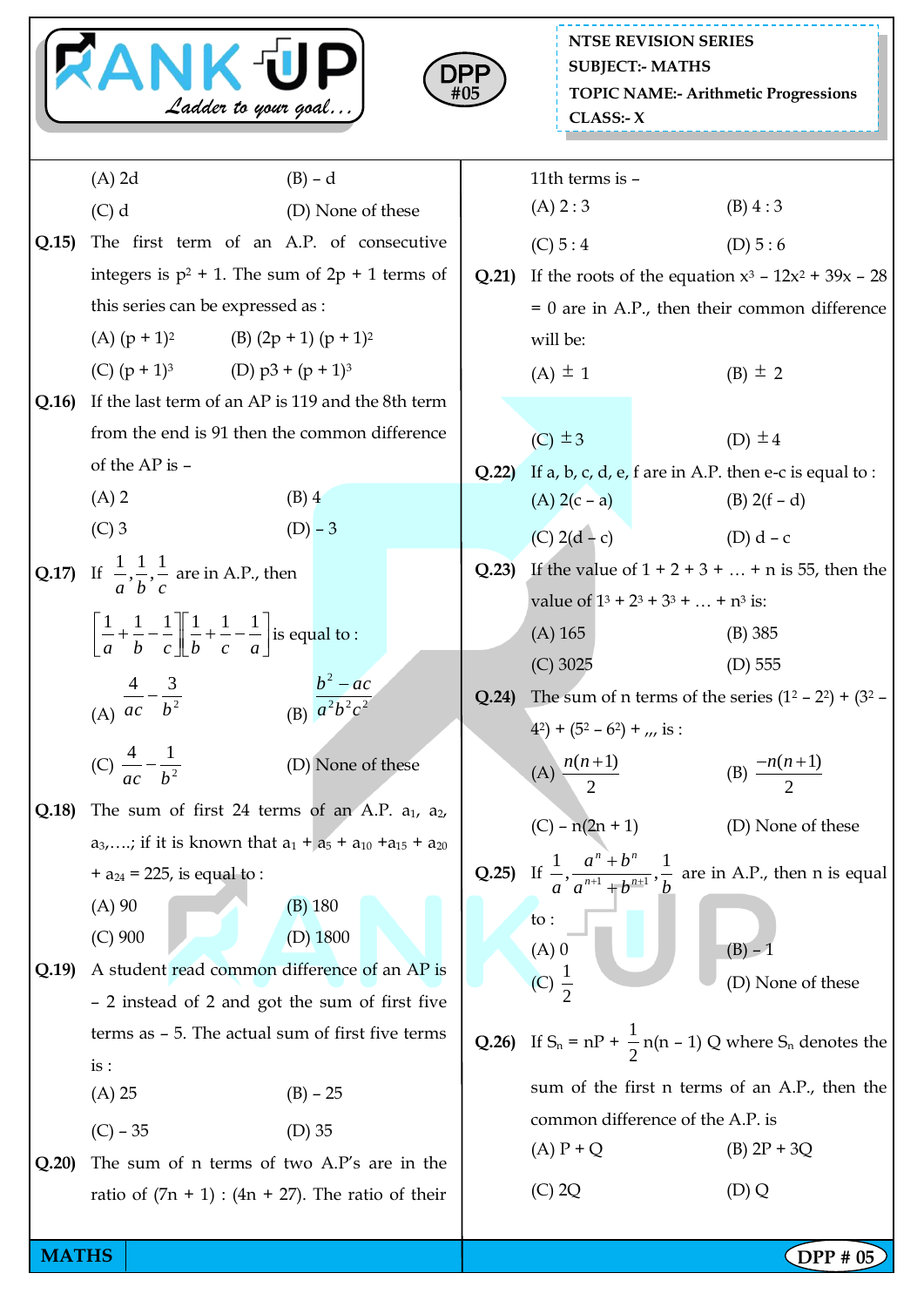



**NTSE REVISION SERIES TOPIC NAME:- Arithmetic Progressions CLASS:- X SUBJECT:- MATHS**



**MATHS**  $\begin{bmatrix} \text{DPP } # 05 \end{bmatrix}$